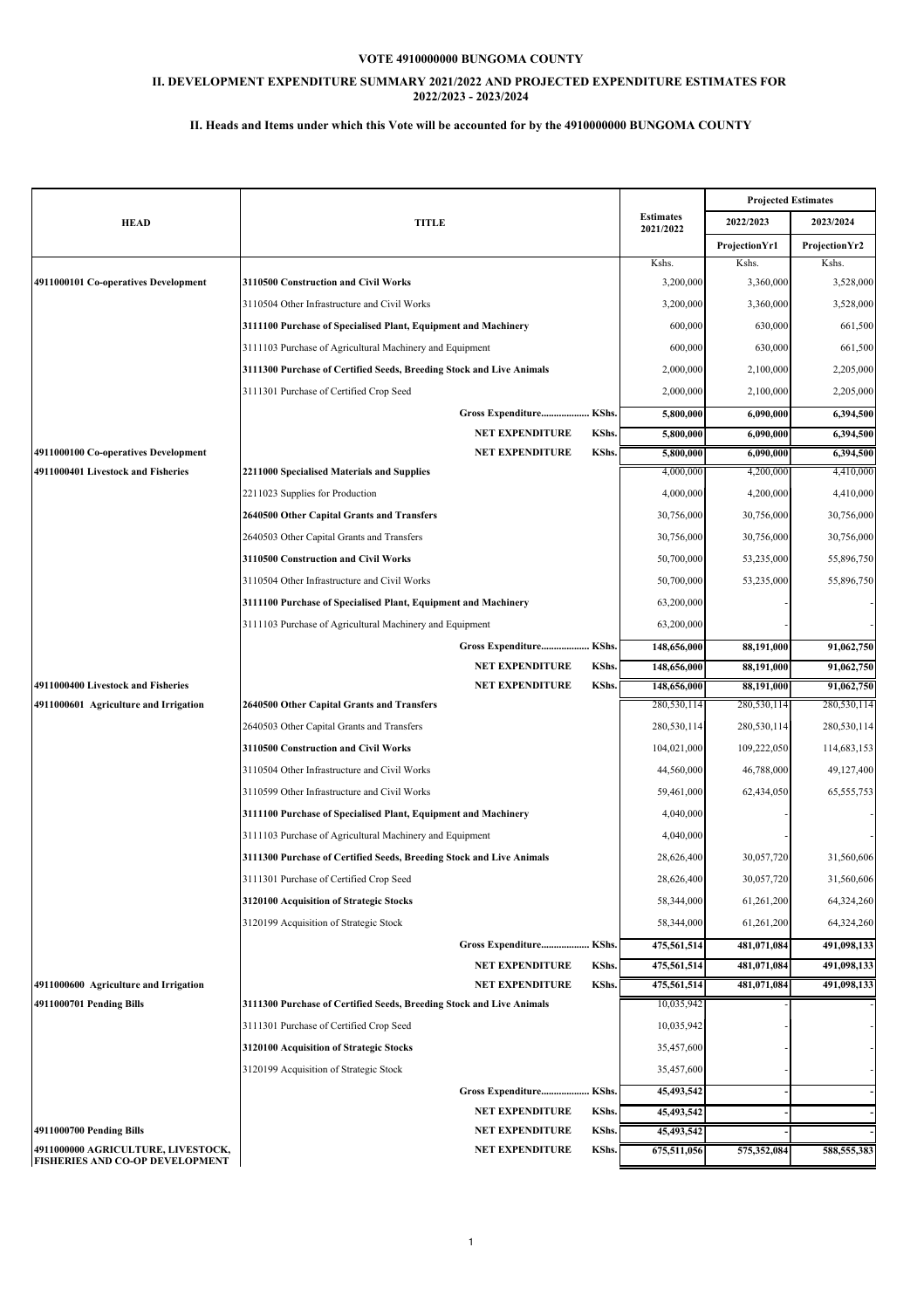### **II. DEVELOPMENT EXPENDITURE SUMMARY 2021/2022 AND PROJECTED EXPENDITURE ESTIMATES FOR 2022/2023 - 2023/2024**

| 2022/2023<br>Projection Yr1<br>25,556,815<br>26,834,655<br>12,850,705<br>13,493,240<br>13,341,415<br>12,706,110<br>25,556,815<br>26,834,655<br>25,556,815<br>26,834,655<br>25,556,815<br>26,834,655<br>19,000,000<br>19,950,000<br>19,000,000<br>19,950,000<br>127,063,805<br>133,416,995<br>28,969,820<br>27,590,305<br>99,473,500<br>104,447,175<br>54,486,582<br>57,210,911<br>27,590,304<br>28,969,819 | <b>Projected Estimates</b><br>2023/2024<br>Projection Yr2<br>28,176,388<br>14,167,902<br>14,008,486<br>28,176,388<br>28,176,388<br>28,176,388<br>20,947,500<br>20,947,500<br>140,087,845<br>30,418,311<br>109,669,534<br>60,071,457 |
|------------------------------------------------------------------------------------------------------------------------------------------------------------------------------------------------------------------------------------------------------------------------------------------------------------------------------------------------------------------------------------------------------------|-------------------------------------------------------------------------------------------------------------------------------------------------------------------------------------------------------------------------------------|
|                                                                                                                                                                                                                                                                                                                                                                                                            |                                                                                                                                                                                                                                     |
|                                                                                                                                                                                                                                                                                                                                                                                                            |                                                                                                                                                                                                                                     |
|                                                                                                                                                                                                                                                                                                                                                                                                            |                                                                                                                                                                                                                                     |
|                                                                                                                                                                                                                                                                                                                                                                                                            |                                                                                                                                                                                                                                     |
|                                                                                                                                                                                                                                                                                                                                                                                                            |                                                                                                                                                                                                                                     |
|                                                                                                                                                                                                                                                                                                                                                                                                            |                                                                                                                                                                                                                                     |
|                                                                                                                                                                                                                                                                                                                                                                                                            |                                                                                                                                                                                                                                     |
|                                                                                                                                                                                                                                                                                                                                                                                                            |                                                                                                                                                                                                                                     |
|                                                                                                                                                                                                                                                                                                                                                                                                            |                                                                                                                                                                                                                                     |
|                                                                                                                                                                                                                                                                                                                                                                                                            |                                                                                                                                                                                                                                     |
|                                                                                                                                                                                                                                                                                                                                                                                                            |                                                                                                                                                                                                                                     |
|                                                                                                                                                                                                                                                                                                                                                                                                            |                                                                                                                                                                                                                                     |
|                                                                                                                                                                                                                                                                                                                                                                                                            |                                                                                                                                                                                                                                     |
|                                                                                                                                                                                                                                                                                                                                                                                                            |                                                                                                                                                                                                                                     |
|                                                                                                                                                                                                                                                                                                                                                                                                            |                                                                                                                                                                                                                                     |
|                                                                                                                                                                                                                                                                                                                                                                                                            | 30,418,310                                                                                                                                                                                                                          |
| 26,896,278<br>28,241,092                                                                                                                                                                                                                                                                                                                                                                                   | 29,653,147                                                                                                                                                                                                                          |
| 23,200,000<br>24,360,000                                                                                                                                                                                                                                                                                                                                                                                   | 25,578,000                                                                                                                                                                                                                          |
| 23,200,000<br>24,360,000                                                                                                                                                                                                                                                                                                                                                                                   | 25,578,000                                                                                                                                                                                                                          |
| 223,750,387<br>234,937,906                                                                                                                                                                                                                                                                                                                                                                                 | 246,684,802                                                                                                                                                                                                                         |
| 234,937,906<br>223,750,387                                                                                                                                                                                                                                                                                                                                                                                 | 246,684,802                                                                                                                                                                                                                         |
| 223,750,387<br>234,937,906                                                                                                                                                                                                                                                                                                                                                                                 | 246,684,802                                                                                                                                                                                                                         |
| 72,299,143<br>68,856,327                                                                                                                                                                                                                                                                                                                                                                                   | 75,914,101                                                                                                                                                                                                                          |
| 68,856,327<br>72,299,143                                                                                                                                                                                                                                                                                                                                                                                   | 75,914,101                                                                                                                                                                                                                          |
| 68,856,327<br>72,299,143                                                                                                                                                                                                                                                                                                                                                                                   | 75,914,101                                                                                                                                                                                                                          |
| 68,856,327<br>72,299,143                                                                                                                                                                                                                                                                                                                                                                                   | 75,914,101                                                                                                                                                                                                                          |
| 68,856,327<br>72,299,143                                                                                                                                                                                                                                                                                                                                                                                   | 75,914,101                                                                                                                                                                                                                          |
| 318,163,529<br>334,071,704                                                                                                                                                                                                                                                                                                                                                                                 | 350,775,291                                                                                                                                                                                                                         |
| 227,038,897<br>280,309,488                                                                                                                                                                                                                                                                                                                                                                                 | 294,324,962                                                                                                                                                                                                                         |
| 227,038,897<br>280,309,488                                                                                                                                                                                                                                                                                                                                                                                 | 294,324,962                                                                                                                                                                                                                         |
| 459,195,500<br>441,366,823                                                                                                                                                                                                                                                                                                                                                                                 | 463, 435, 164                                                                                                                                                                                                                       |
| 8,000,000<br>10,500,000                                                                                                                                                                                                                                                                                                                                                                                    | 11,025,000                                                                                                                                                                                                                          |
| 451,195,500<br>430,866,823                                                                                                                                                                                                                                                                                                                                                                                 | 452,410,164                                                                                                                                                                                                                         |
| 493,500,000                                                                                                                                                                                                                                                                                                                                                                                                | 518,175,000                                                                                                                                                                                                                         |
| 493,500,000                                                                                                                                                                                                                                                                                                                                                                                                | 518,175,000                                                                                                                                                                                                                         |
| 11,550,000                                                                                                                                                                                                                                                                                                                                                                                                 | 12,127,500                                                                                                                                                                                                                          |
| 11,550,000                                                                                                                                                                                                                                                                                                                                                                                                 | 12,127,500                                                                                                                                                                                                                          |
| 6,300,000                                                                                                                                                                                                                                                                                                                                                                                                  | 6,615,000                                                                                                                                                                                                                           |
| 6,300,000                                                                                                                                                                                                                                                                                                                                                                                                  | 6,615,000                                                                                                                                                                                                                           |
| 1,233,026,311                                                                                                                                                                                                                                                                                                                                                                                              | 1,294,677,626                                                                                                                                                                                                                       |
| 1,233,026,311                                                                                                                                                                                                                                                                                                                                                                                              | 1,294,677,626                                                                                                                                                                                                                       |
| 1,233,026,311                                                                                                                                                                                                                                                                                                                                                                                              | 1,294,677,626                                                                                                                                                                                                                       |
| 10,754,854                                                                                                                                                                                                                                                                                                                                                                                                 | 11,292,597                                                                                                                                                                                                                          |
| 10,754,854                                                                                                                                                                                                                                                                                                                                                                                                 | 11,292,597                                                                                                                                                                                                                          |
| 189,707,584                                                                                                                                                                                                                                                                                                                                                                                                | 199, 192, 964                                                                                                                                                                                                                       |
| 13,514,810                                                                                                                                                                                                                                                                                                                                                                                                 | 14,190,551                                                                                                                                                                                                                          |
| 176, 192, 774                                                                                                                                                                                                                                                                                                                                                                                              | 185,002,413                                                                                                                                                                                                                         |
| 1,450,513                                                                                                                                                                                                                                                                                                                                                                                                  | 1,523,039                                                                                                                                                                                                                           |
|                                                                                                                                                                                                                                                                                                                                                                                                            | 522,000,000<br>522,000,000<br>8,800,000<br>8,800,000<br>4,800,000<br>4,800,000<br>1,221,834,397<br>1,221,834,397<br>1,221,834,397<br>10,242,718<br>10,242,718<br>180,673,890<br>12,871,248<br>167,802,642<br>1,381,441              |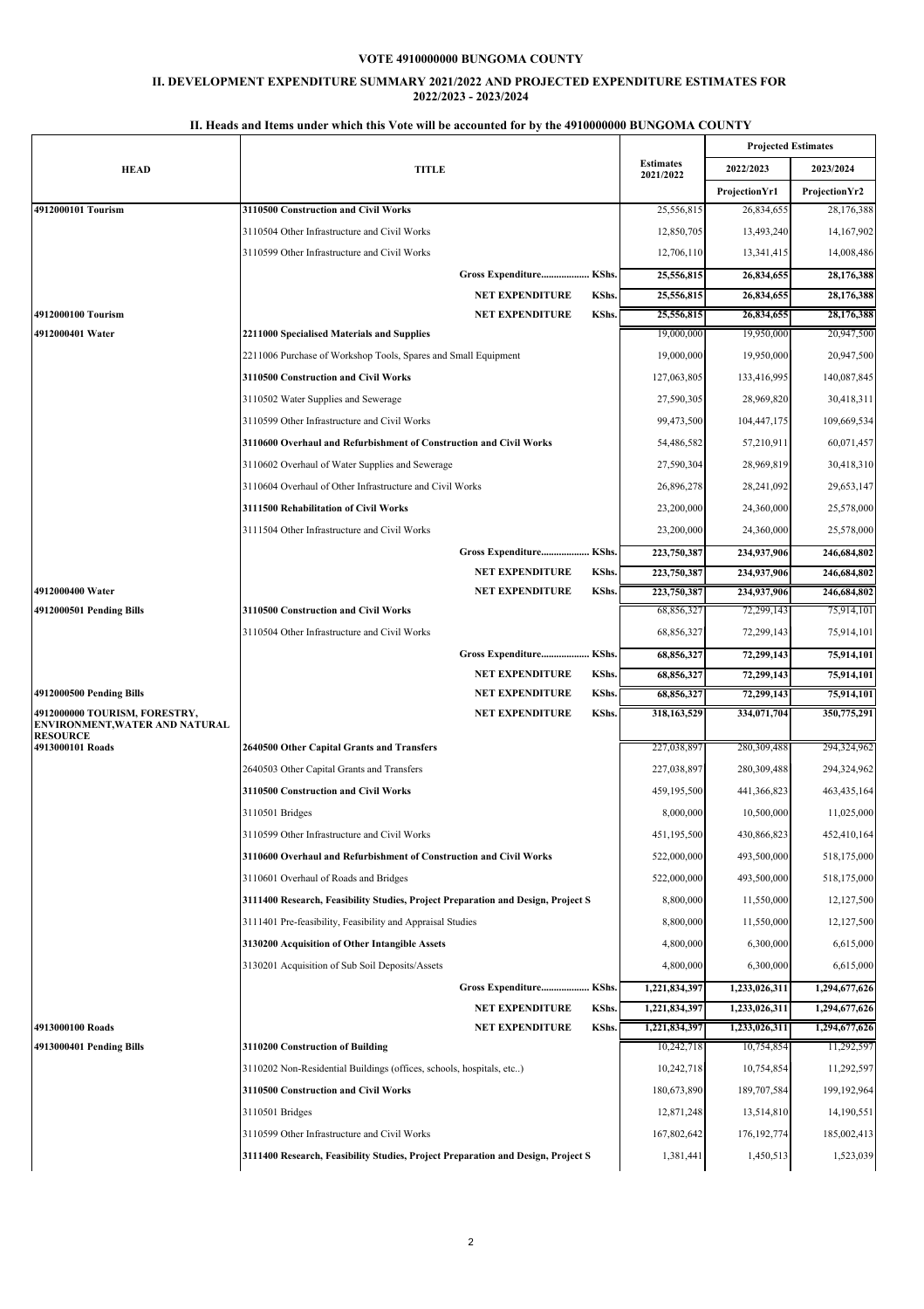### **II. DEVELOPMENT EXPENDITURE SUMMARY 2021/2022 AND PROJECTED EXPENDITURE ESTIMATES FOR 2022/2023 - 2023/2024**

# **HEAD TITLE Estimates 2021/2022 Projected Estimates 2022/2023 2023/2024 ProjectionYr1 ProjectionYr2** 3111401 Pre-feasibility, Feasibility and Appraisal Studies 1,381,441 1,450,513 1,523,039  **Gross Expenditure................... KShs. 192,298,049 201,912,951 212,008,600 NET EXPENDITURE KShs. 192,298,049 201,912,951 212,008,600 4913000400 Pending Bills NET EXPENDITURE KShs. 192,298,049 201,912,951 212,008,600 4913000000 ROADS AND PUBLIC WORKS NET EXPENDITURE KShs. 1,414,132,446 1,434,939,262 1,506,686,226 4914000101 Education 2640500 Other Capital Grants and Transfers** 60,525,266 63,551,529 66,729,106 2640503 Other Capital Grants and Transfers 60,525,266 63,551,529 66,729,106 **3110500 Construction and Civil Works** 162,430,000 170,551,500 179,079,075 3110504 Other Infrastructure and Civil Works 47,000,000 49,350,000 51,817,500 3110599 Other Infrastructure and Civil Works 115,430,000 121,201,500 127,261,575 **3111500 Rehabilitation of Civil Works** 4,337,378 4,554,246 4,781,959 3111504 Other Infrastructure and Civil Works 4,337,378 4,554,246 4,781,959  **Gross Expenditure................... KShs. 227,292,644 238,657,275 250,590,140 NET EXPENDITURE KShs. 227,292,644 238,657,275 250,590,140 4914000100 Education NET EXPENDITURE KShs. 227,292,644 238,657,275 250,590,140 4914000301 Pending Bills 3110500 Construction and Civil Works** 2,537,714 2,664,600 2,797,830 3110599 Other Infrastructure and Civil Works 2,537,714 2,664,600 2,797,830  **Gross Expenditure................... KShs. 2,537,714 2,664,600 2,797,830 NET EXPENDITURE KShs. 2,537,714 2,664,600 2,797,830 4914000300 Pending Bills NET EXPENDITURE KShs. 2,537,714 2,664,600 2,797,830 4914000000 EDUCATION, SCIENCE AND ICT STATISTICS NET EXPENDITURE KShs. 229,830,358 241,321,875 253,387,970 4910200 Construction of Building** 114,656,050 120,388,853 126,408,296 3110202 Non-Residential Buildings (offices, schools, hospitals, etc..) 114,656,050 120,388,853 126,408,296 **3110500 Construction and Civil Works 10.000 50.31000 50.313,900** 52,829,595 3110599 Other Infrastructure and Civil Works 47,918,000 50,313,900 52,829,595 **3111100 Purchase of Specialised Plant, Equipment and Machinery** 82,463,539 86,586,716 90,916,052 3111101 Purchase of Medical and Dental Equipment 72,863,539 76,506,716 80,332,052 3111110 Purchase of Generators 2000 10,584,000 10,584,000 10,584,000 10,584,000 10,584,000 10,584,000 10,584,000 10,584,000 10,584,000 10,584,000 10,584,000 10,584,000 10,584,000 10,584,000 10,584,000 10,584,000 10,584,000  **Gross Expenditure................... KShs. 245,037,589 257,289,469 270,153,943 NET EXPENDITURE KShs. 245,037,589 257,289,469 270,153,943 4915000100 Health NET EXPENDITURE KShs. 245,037,589 257,289,469 270,153,943 4915000201 Sanitation 3110200 Construction of Building** 666,438 699,760 734,748 3110202 Non-Residential Buildings (offices, schools, hospitals, etc..) 666,438 699,760 734,748 **3110300 Refurbishment of Buildings 6.250 COLLEGE 2006 7500,000** 7,875,000 7,875,000 8,268,750 3110302 Refurbishment of Non-Residential Buildings 7,500,000 7,875,000 8,268,750 **3110500 Construction and Civil Works 10.480,365 9,506,000** 9,981,300 **9,981,300** 10,480,365 3110599 Other Infrastructure and Civil Works 8,500,000 9,981,300 9,981,300 10,480,365  **Gross Expenditure................... KShs. 17,672,438 18,556,060 19,483,863 NET EXPENDITURE KShs. 17,672,438 18,556,060 19,483,863 4915000200 Sanitation NET EXPENDITURE KShs. 17,672,438 18,556,060 19,483,863 4915000000 HEALTH AND SANITATION NET EXPENDITURE KShs. 262,710,027 275,845,529 289,637,806 4916000101 Trade 3110500 Construction and Civil Works** 30,846,000 32,388,300 34,007,715 3110599 Other Infrastructure and Civil Works 30,846,000 32,388,300 34,007,715 **3111000 Purchase of Office Furniture and General Equipment** 22,780,506 23,919,531 25,115,507 3111011 Purchase of Lighting Equipment 22,780,506 23,919,531 25,115,507 **3111500 Rehabilitation of Civil Works** 25,541,750 26,818,838 28,159,780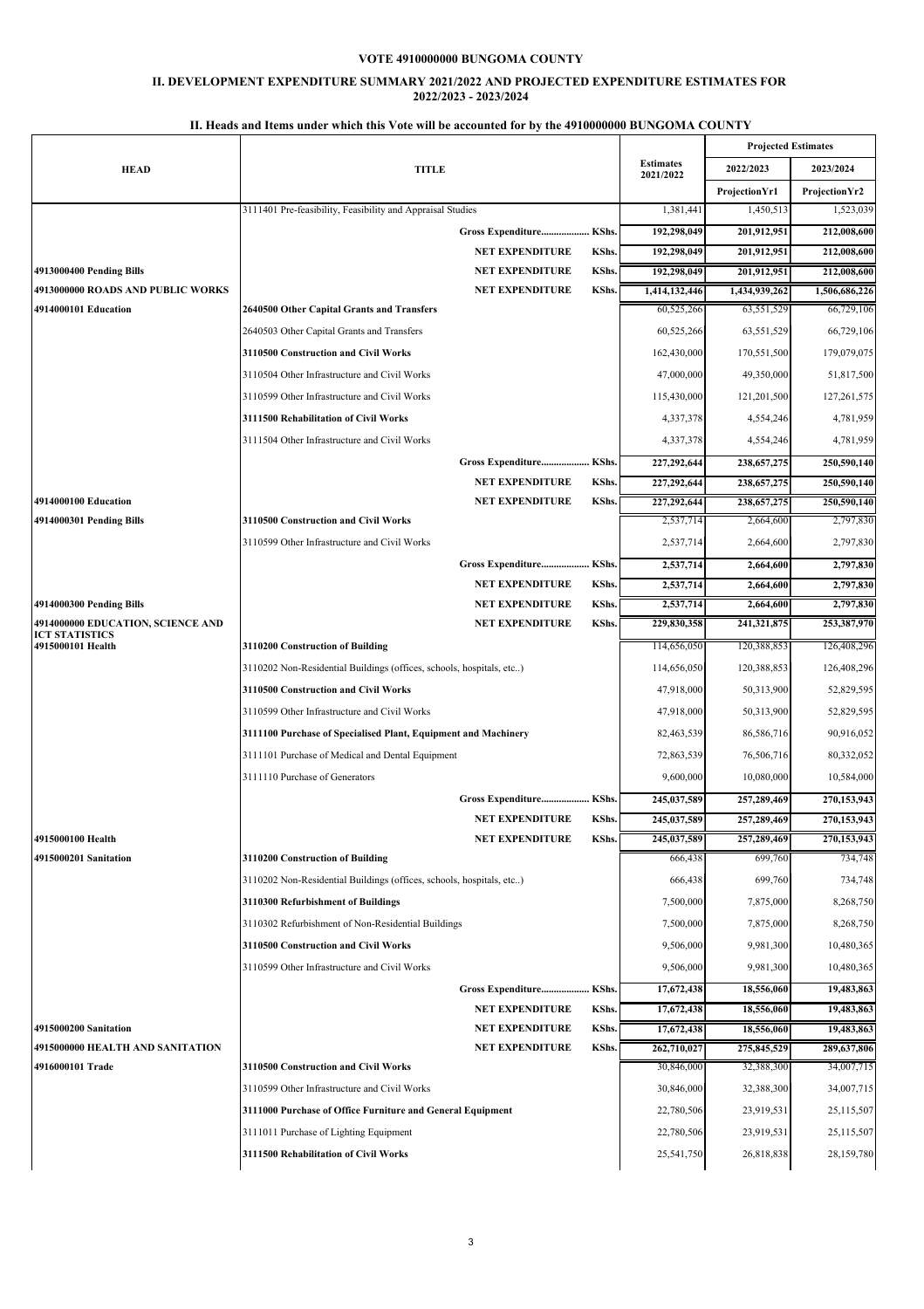### **II. DEVELOPMENT EXPENDITURE SUMMARY 2021/2022 AND PROJECTED EXPENDITURE ESTIMATES FOR 2022/2023 - 2023/2024**

|                                                        | 11. Heads and Items under which this vote will be accounted for by the 4910000000 BUNGOMA COUNTY |                         |             |                               |                            |                          |
|--------------------------------------------------------|--------------------------------------------------------------------------------------------------|-------------------------|-------------|-------------------------------|----------------------------|--------------------------|
|                                                        |                                                                                                  |                         |             |                               | <b>Projected Estimates</b> |                          |
| <b>HEAD</b>                                            | <b>TITLE</b>                                                                                     |                         |             | <b>Estimates</b><br>2021/2022 | 2022/2023                  | 2023/2024                |
|                                                        |                                                                                                  |                         |             |                               | Projection Yr1             | Projection Yr2           |
|                                                        | 3111504 Other Infrastructure and Civil Works                                                     |                         |             | 25,541,750                    | 26,818,838                 | 28,159,780               |
|                                                        |                                                                                                  | Gross Expenditure KShs. |             | 79,168,256                    | 83,126,669                 | 87,283,002               |
|                                                        |                                                                                                  | <b>NET EXPENDITURE</b>  | KShs.       | 79,168,256                    | 83,126,669                 | 87,283,002               |
| 4916000100 Trade                                       |                                                                                                  | <b>NET EXPENDITURE</b>  | KShs.       | 79,168,256                    | 83,126,669                 | 87,283,002               |
| 4916000701 Pending Bills                               | 3110500 Construction and Civil Works                                                             |                         |             | 3,235,741                     | 3,397,528                  | 3,567,404                |
|                                                        | 3110599 Other Infrastructure and Civil Works                                                     |                         |             | 3,235,741                     | 3,397,528                  | 3,567,404                |
|                                                        |                                                                                                  | Gross Expenditure KShs. |             | 3,235,741                     | 3,397,528                  | 3,567,404                |
|                                                        |                                                                                                  | <b>NET EXPENDITURE</b>  | KShs.       | 3,235,741                     | 3,397,528                  | 3,567,404                |
| 4916000700 Pending Bills                               |                                                                                                  | <b>NET EXPENDITURE</b>  | KShs.       | 3,235,741                     | 3,397,528                  | 3,567,404                |
| 4916000000 TRADE, ENERGY &<br><b>INDUSTRIALIZATION</b> |                                                                                                  | <b>NET EXPENDITURE</b>  | KShs.       | 82,403,997                    | 86,524,197                 | 90,850,406               |
| 4917000101 Culture                                     | 3110500 Construction and Civil Works                                                             |                         |             | 6,863,899                     | 7,207,094                  | 7,567,449                |
|                                                        | 3110504 Other Infrastructure and Civil Works                                                     |                         |             | 6,863,899                     | 7,207,094                  | 7,567,449                |
|                                                        |                                                                                                  | Gross Expenditure KShs. |             | 6,863,899                     | 7,207,094                  | 7,567,449                |
|                                                        |                                                                                                  | <b>NET EXPENDITURE</b>  | KShs.       | 6,863,899                     | 7,207,094                  | 7,567,449                |
| 4917000100 Culture                                     |                                                                                                  | <b>NET EXPENDITURE</b>  | KShs.       | 6,863,899                     | 7,207,094                  | 7,567,449                |
| 4917000201 Gender, Youth and Sports                    | 3110500 Construction and Civil Works                                                             |                         |             | 5,820,000                     | 6,111,000                  | 6,416,550                |
|                                                        | 3110599 Other Infrastructure and Civil Works                                                     |                         |             | 5,820,000                     | 6,111,000                  | 6,416,550                |
|                                                        | 3110600 Overhaul and Refurbishment of Construction and Civil Works                               |                         |             | 10,000,000                    | 10,500,000                 | 11,025,000               |
|                                                        | 3110604 Overhaul of Other Infrastructure and Civil Works                                         |                         |             | 10,000,000                    | 10,500,000                 | 11,025,000               |
|                                                        | 3111500 Rehabilitation of Civil Works                                                            |                         |             | 202,716,354                   | 212,852,172                | 223,494,780              |
|                                                        | 3111504 Other Infrastructure and Civil Works                                                     |                         |             | 202,716,354                   | 212,852,172                | 223,494,780              |
|                                                        |                                                                                                  | Gross Expenditure KShs. |             | 218,536,354                   | 229,463,172                | 240,936,330              |
|                                                        |                                                                                                  | <b>NET EXPENDITURE</b>  | KShs.       | 218,536,354                   | 229,463,172                | 240,936,330              |
| 4917000200 Gender, Youth and Sports                    |                                                                                                  | <b>NET EXPENDITURE</b>  | KShs.       | 218,536,354                   | 229,463,172                | 240,936,330              |
| 4917000000 CULTURE, GENDER, YOUTH                      |                                                                                                  | <b>NET EXPENDITURE</b>  | KShs.       | 225,400,253                   | 236,670,266                | 248,503,779              |
| AND SPORTS<br>4918000101 Land                          | 3110500 Construction and Civil Works                                                             |                         |             | 9,700,000                     | 10,185,000                 | 10,694,250               |
|                                                        | 3110599 Other Infrastructure and Civil Works                                                     |                         |             | 9,700,000                     | 10,185,000                 | 10,694,250               |
|                                                        | 3111100 Purchase of Specialised Plant, Equipment and Machinery                                   |                         |             | 4,000,000                     | 4,200,000                  | 4,410,000                |
|                                                        | 3111114 Purchase of Survey Equipment                                                             |                         |             | 4,000,000                     | 4,200,000                  | 4,410,000                |
|                                                        |                                                                                                  |                         |             | 8,000,000                     |                            | 8.820.000                |
|                                                        | 3130100 Acquisition of Land                                                                      |                         |             |                               | 8,400,000                  |                          |
|                                                        | 3130101 Acquisition of Land                                                                      |                         |             | 8,000,000                     | 8,400,000                  | 8,820,000                |
|                                                        |                                                                                                  | Gross Expenditure KShs. |             | 21,700,000                    | 22,785,000                 | 23,924,250               |
|                                                        |                                                                                                  | <b>NET EXPENDITURE</b>  | <b>KShs</b> | 21,700,000                    | 22,785,000                 | 23.924.250               |
| 4918000100 Land                                        |                                                                                                  | <b>NET EXPENDITURE</b>  | <b>KShs</b> | 21,700,000                    | 22,785,000                 | 23,924,250<br>50,000,000 |
| 4918000301 Housing                                     | 2640500 Other Capital Grants and Transfers                                                       |                         |             | 50,000,000                    | 50,000,000                 |                          |
|                                                        | 2640503 Other Capital Grants and Transfers                                                       |                         |             | 50,000,000                    | 50,000,000                 | 50,000,000               |
|                                                        | 3110600 Overhaul and Refurbishment of Construction and Civil Works                               |                         | 2,175,650   | 2,284,433                     | 2,398,655                  |                          |
|                                                        | 3110604 Overhaul of Other Infrastructure and Civil Works                                         |                         |             | 2,175,650                     | 2,284,433                  | 2,398,655                |
|                                                        | 3111500 Rehabilitation of Civil Works                                                            |                         |             | 8,000,000                     | 8,400,000                  | 8,820,000                |
|                                                        | 3111504 Other Infrastructure and Civil Works                                                     |                         |             | 8,000,000                     | 8,400,000                  | 8,820,000                |
|                                                        |                                                                                                  | Gross Expenditure KShs. |             | 60,175,650                    | 60,684,433                 | 61,218,655               |
|                                                        |                                                                                                  | <b>NET EXPENDITURE</b>  | KShs.       | 60,175,650                    | 60,684,433                 | 61,218,655               |
| 4918000300 Housing                                     |                                                                                                  | <b>NET EXPENDITURE</b>  | KShs.       | 60,175,650                    | 60,684,433                 | 61,218,655               |
| 4918000401 Bungoma Municipal                           | 2640500 Other Capital Grants and Transfers                                                       |                         |             | 109,887,700                   | 115,382,085                | 121, 151, 189            |
|                                                        | 2640503 Other Capital Grants and Transfers                                                       |                         |             | 109,887,700                   | 115,382,085                | 121, 151, 189            |
|                                                        |                                                                                                  | Gross Expenditure KShs. |             | 109,887,700                   | 115,382,085                | 121,151,189              |
|                                                        |                                                                                                  |                         |             |                               |                            |                          |